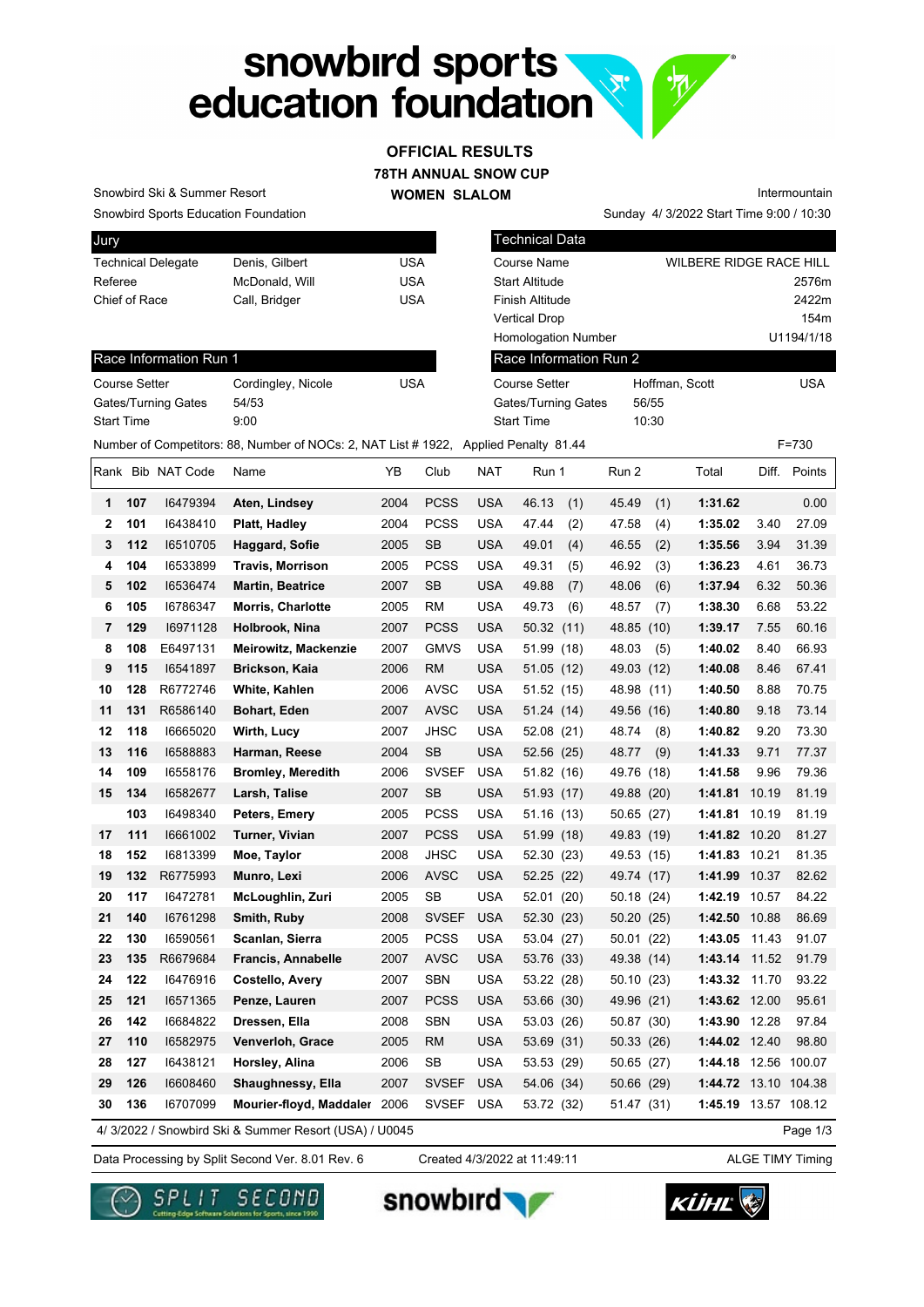### Snowbird Sports Education Foundation Snowbird Ski & Summer Resort

# **78TH ANNUAL SNOW CUP WOMEN SLALOM OFFICIAL RESULTS**

Sunday 4/ 3/2022 Start Time 9:00 / 10:30 Intermountain

|    |     | Rank Bib NAT Code | Name                     | YB   | Club         | NAT        | Run 1            | Run 2        | Total                 | Diff. Points |
|----|-----|-------------------|--------------------------|------|--------------|------------|------------------|--------------|-----------------------|--------------|
| 31 | 138 | E6797713          | Boden, Alexa             | 2008 | <b>FSC</b>   | <b>USA</b> | 54.06 (34)       | 52.41 (33)   | 1:46.47 14.85 118.32  |              |
| 32 | 139 | 16721182          | Hijjawi, Layla           | 2004 | RM           | <b>USA</b> | 55.59 (40)       | 52.45 (34)   | 1:48.04 16.42 130.83  |              |
| 33 | 158 | 16831913          | <b>Rothwell, Winter</b>  | 2008 | <b>PCSS</b>  | <b>USA</b> | 55.09 (37)       | 53.48 (36)   | 1:48.57 16.95 135.05  |              |
| 34 | 150 | 16667820          | Kanarowski, Kendall      | 2007 | RM           | <b>USA</b> | 55.06 (36)       | 53.98 (37)   | 1:49.04 17.42 138.80  |              |
| 35 | 146 | 16587743          | Preston, Sonja           | 2007 | <b>PCSS</b>  | <b>USA</b> | 56.84 (45)       | 52.39 (32)   | 1:49.23 17.61 140.31  |              |
| 36 | 144 | 16447904          | Laakso, Paige            | 2005 | <b>PCSS</b>  | USA        | 55.26 (38)       | 54.69 (39)   | 1:49.95 18.33 146.05  |              |
| 37 | 159 | 16551149          | Sullivan, Gwendoline     | 2008 | <b>SB</b>    | <b>USA</b> | 57.93 (52)       | 52.77 (35)   | 1:50.70 19.08 152.02  |              |
| 38 | 157 | 16708861          | <b>Wilson, Cayenne</b>   | 2008 | <b>PCSS</b>  | USA        | 56.64 (43)       | 54.30 (38)   | 1:50.94 19.32 153.94  |              |
| 39 | 153 | 16907216          | Sell, Ashley             | 2008 | <b>PCSS</b>  | USA        | 56.54 (42)       | 55.01 (41)   | 1:51.55 19.93 158.80  |              |
| 40 | 137 | 16763156          | Weed, Belle              | 2005 | <b>CVST</b>  | USA        | 56.44 (41)       | 55.13 (42)   | 1:51.57 19.95 158.96  |              |
| 41 | 141 | 16830016          | Jones, Campbell          | 2007 | <b>SBN</b>   | <b>USA</b> | 58.00 (53)       | 54.91 (40)   | 1:52.91 21.29 169.63  |              |
| 42 | 169 | 16713852          | Gallagher, Keira         | 2008 | <b>PCSS</b>  | <b>USA</b> | 58.08 (54)       | 55.79 (43)   | 1:53.87 22.25 177.28  |              |
| 43 | 187 | 16963972          | Lawrence, Macy           | 2008 | <b>PCSS</b>  | <b>USA</b> | 1:04.67(70)      | 49.34 (13)   | 1:54.01 22.39 178.40  |              |
| 44 | 168 | 16611803          | Huntsman, Alyssa         | 2008 | <b>SVSEF</b> | <b>USA</b> | 58.39 (55)       | 56.12 (44)   | 1:54.51 22.89 182.38  |              |
| 45 | 160 | 16866381          | Proulx, Tallulah         | 2008 | <b>RM</b>    | <b>USA</b> | 57.77 (51)       | 56.84 (45)   | 1:54.61 22.99 183.18  |              |
| 46 | 143 | 16502943          | <b>Mannelin, Kirsten</b> | 2007 | RM           | <b>USA</b> | 56.90 (47)       | 57.84 (50)   | 1:54.74 23.12 184.21  |              |
| 47 | 148 | 16571082          | <b>Pringle, Scarlet</b>  | 2007 | <b>SVSEF</b> | <b>USA</b> | 57.46 (50)       | 57.47 (48)   | 1:54.93 23.31 185.73  |              |
| 48 | 155 | 16764409          | Potter, Anna             | 2006 | <b>PCSS</b>  | USA        | 57.09 (48)       | 57.96 (51)   | 1:55.05 23.43 186.68  |              |
| 49 | 133 | 16386822          | Gregory, Sadie           | 2004 | SB           | USA        | 56.70 (44)       | 58.55 (52)   | 1:55.25 23.63 188.28  |              |
| 50 | 154 | 16780373          | Pehrson, Ruby            | 2007 | BR           | <b>USA</b> | 59.22 (56)       | 57.22 (47)   | 1:56.44 24.82 197.76  |              |
| 51 | 147 | 16510791          | Thom, Erin               | 2005 | SB           |            | USA 1:00.32 (60) | 57.09 (46)   | 1:57.41 25.79 205.49  |              |
| 52 | 164 | 16555426          | Umble, Jenna             | 2007 | SB           | <b>USA</b> | 59.98 (58)       | 57.57 (49)   | 1:57.55 25.93 206.60  |              |
| 53 | 165 | 16747635          | Kirby, Greta             | 2007 | <b>PCSS</b>  |            | USA 1:00.08 (59) | 59.30 (54)   | 1:59.38 27.76 221.18  |              |
| 54 | 163 | 16682791          | Cooke, Faith             | 2006 | <b>SVSEF</b> | USA        | 1:01.38(63)      | 59.34 (55)   | 2:00.72 29.10 231.86  |              |
| 55 | 174 | 16620569          | Huckabone, Emma          | 2007 | <b>PCSS</b>  |            | USA 1:03.34 (65) | 59.04 (53)   | 2:02.38 30.76 245.09  |              |
| 56 | 171 | 16628921          | Boehner, Morgan          | 2007 | SB           |            | USA 1:02.67 (64) | 59.73 (56)   | 2:02.40 30.78 245.25  |              |
| 57 | 124 | 16721228          | Hijjawi, Sophia          | 2008 | RM           | <b>USA</b> | 50.28 (10)       | 1:12.49(67)  | 2:02.77 31.15 248.19  |              |
| 58 | 172 | 16740220          | Pagano, Mia              | 2008 | <b>SBN</b>   |            | USA 1:03.64 (66) | 1:02.45(58)  | 2:06.09 34.47 274.65  |              |
| 59 | 170 | 16928680          | Jones, Piper             | 2008 | <b>BBSEF</b> |            | USA 1:03.86 (68) | 1:02.41(57)  | 2:06.27 34.65 276.08  |              |
| 60 | 173 | 16503478          | Railsback, Aurora        | 2007 | BR           |            | USA 1:03.84 (67) | 1:03.52 (59) | 2:07.36 35.74 284.77  |              |
| 61 | 166 | 16524748          | Tiranno, Jenna           | 2005 | <b>PCSS</b>  |            | USA 1:03.89 (69) | 1:03.53(60)  | 2:07.42 35.80 285.24  |              |
| 62 | 181 | 16912954          | Vierra. Aspen            | 2008 | <b>SBN</b>   |            | USA 1:05.08 (71) | 1:03.63(61)  | 2:08.71 37.09 295.52  |              |
| 63 | 180 | 16806966          | Brower, Alta             | 2008 | SB           |            | USA 1:05.14 (72) | 1:03.87(62)  | 2:09.01 37.39 297.91  |              |
| 64 | 177 | 16730203          | Sewell, Alaska           | 2008 | <b>SVSEF</b> |            | USA 1:06.13 (74) | 1:04.15(63)  | 2:10.28 38.66 308.03  |              |
| 65 | 179 | 16585533          | Larsen, Blake            | 2008 | SB           |            | USA 1:08.81 (75) | 1:05.58(64)  | 2:14.39 42.77 340.78  |              |
| 66 | 186 | 16566133          | Pope, Rachel             | 2007 | <b>IND</b>   |            | USA 1:09.09 (76) | 1:07.78 (66) | 2:16.87 45.25 360.54  |              |
| 67 | 183 | 16922169          | Pruzan, Neve             | 2008 | <b>JHSC</b>  |            | USA 1:11.11 (77) | 1:06.07(65)  | 2:17.18 45.56 363.01  |              |
| 68 | 175 | 16618408          | Jarvie, Molly            | 2008 | SB           |            | USA 1:01.29 (62) | 1:25.60(68)  | 2:26.89 55.27 440.37  |              |
| 69 | 188 | 16573194          | Eisenberg, Rachel        | 2007 | <b>BR</b>    |            | 2:04.90 (79)     | 1:30.91(69)  | 3:35.812:04.19 989.51 |              |

### **NOT PERMITTED TO START 1st RUN**

**DID NOT START 1st RUN: 1 competitor**

 **182** I6872752 **Ries, Naomi** 2008 SVSEF USA

4/ 3/2022 / Snowbird Ski & Summer Resort (USA) / U0045

Data Processing by Split Second Ver. 8.01 Rev. 6 Created 4/3/2022 at 11:49:11 ALGE TIMY Timing

Created 4/3/2022 at 11:49:11

Page 2/3